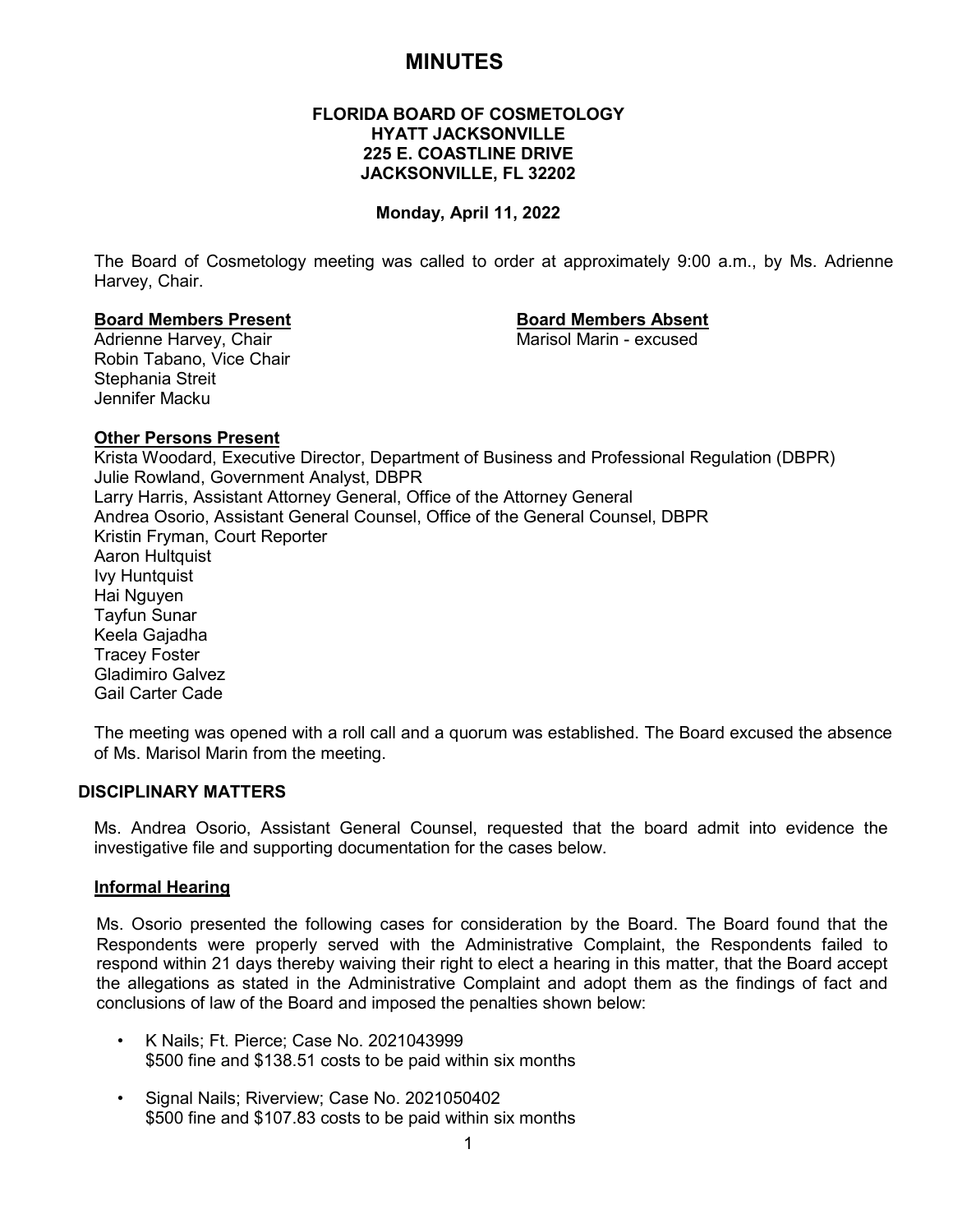# **Election of Waiver of Rights and Final Order**

Ms. Osorio presented the following cases for consideration by the Board. The Board found that the Respondents were properly served with the Administrative Complaint, the Respondents failed to respond within 21 days thereby waiving their right to elect a hearing in this matter, that the Board accept the allegations as stated in the Administrative Complaint and adopt them as the findings of fact and conclusions of law of the Board and imposed the penalties shown below:

- Happy Nails; Brandon; Case No. 2021045169 \$500 fine and \$107.83 costs to be paid within six months Suspension of license CE9972088 for 60 days
- JJ Blossom Nails & Spa; New Port Richey; Case No. 2021046988 \$500 fine and \$115.20 costs to be paid within six months
- Shakeela Gajadha; West Palm Beach; Case No. 2021008177 \$500 fine and \$142.13 costs to be paid within six months
- Angela Romero; Tampa; Case No. 2021031201 \$500 fine and \$138.81 costs to be paid within six months Revocation of license CL1256091
- Soleil Nguyen d/b/a Paris Nails Salon; Riverview; Case No. 2021050395 \$500 fine and \$107.83 costs to be paid within six months

#### **Motion for Waiver of Rights and Final Order**

Ms. Osorio presented the following cases for consideration by the Board. The Board found that the Respondents were properly served with the Administrative Complaint, and have elected to waive their rights to a hearing in these matters. The Board moved to accept the allegations as stated in the Administrative Complaint and adopt them as the findings of fact and conclusions of law of the Board and imposed the penalties shown below:

- Sheila Goyco; Lakeland; Case No. 2021045160 \$500 fine and \$259.23 costs to be paid within six months Revocation of license FV9620298
- Valeria Longa Rodriguez; Winter Garden; Case No. 2021039538 \$500 fine and \$190.35 costs to be paid within six months Revocation of license FB9779552
- Slay Beauty By Lee; Bradenton; Case No. 2021031520 \$1,000 fine and \$222.80 costs to be paid within six months
- Sunrise Nails and Spa Brandon; Brandon; Case 2021050413 \$500 fine and \$107.83 costs to be paid within six months
- Modern Nails Bar; Brandon; Case No. 2021052836 \$500 fine and \$115.20 costs to be paid within six months
- Bella Nails & Tan; Chiefland; Case No. 2021034751 \$500 fine and \$178.19 costs to be paid within six months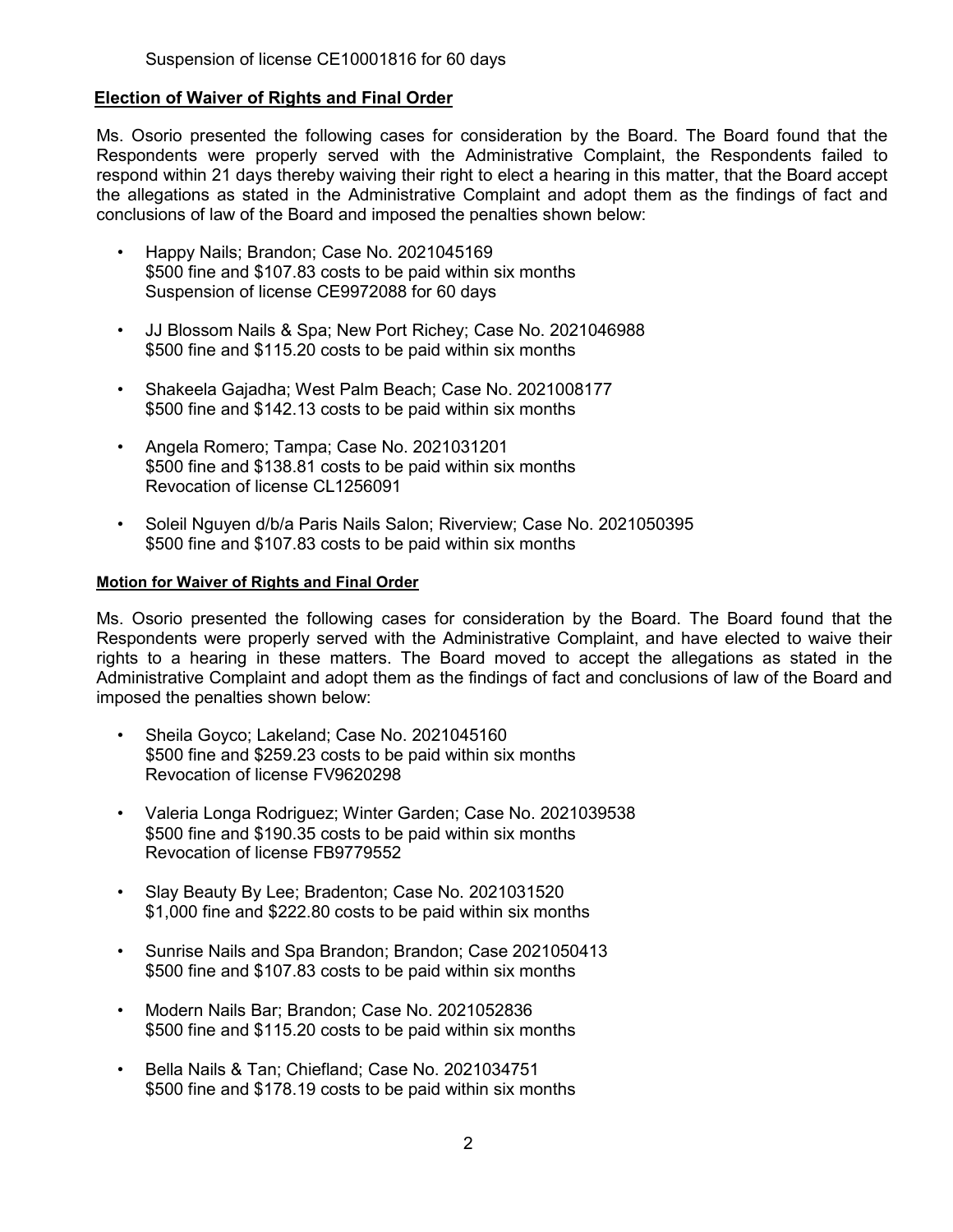- Fashion Nails; Clearwater; Case No. 2021046103 \$500 fine and \$115.20 costs to be paid within six months
- Tung Minh Pham; West Palm Beach; Case No. 2021030917 \$1,000 fine and \$138.51 costs to be paid within six months
- T Salon of Downtown; Palm Beach Gardens; Case No. 2021030903 \$500 fine and \$105.84 costs to be paid within six months Suspension of license CE10023416 for 30 days
- Venetian Nail Spa; Boca Raton; Case No. 2021040503 \$600 fine and \$62.03 costs to be paid within six months
- JK Nails and Spa; Plant City; Case No. 2021036725 \$500 fine and \$74.99 costs to be paid within six months
- Palm Beach Beauty Lounge; Palm Beach; Case No. 2021001678 \$1,000 fine and \$287.96 costs to be paid within six months
- Blade Barbershop 07; Miami Lakes; Case No. 2021002337 \$300 fine and \$74.70 costs to be paid within six months
- Oanh Nguyen; Panama City; Case No. 2021037591 \$500 fine and \$35.66 costs to be paid within six months

# **Settlement Stipulation**

Ms. Osorio presented the following cases for consideration by the Board. The Board found that the Respondents were properly served with the Administrative Complaint, the Respondents failed to respond within 21 days thereby waiving their right to elect a hearing in this matter, that the Board accept the allegations as stated in the Administrative Complaint and adopt them as the findings of fact and conclusions of law of the Board and imposed the penalties shown below:

- Best Nails LLC By LP; Margate: Case No. 2021044450 \$1,050 fine and \$107.73 costs to be paid within six months
- Nail Trap; Seffner; Case No. 2021041419 \$500 fine and \$84.88 costs to be paid within six months
- Lee Nails; Brooksville; Case No. 2021043542 \$500 fine and \$107.83 costs to be paid within six months
- Pro Nails; New Port Richey; Case No. 2021044492 \$500 fine and \$107.83 costs to be paid within six months
- LG Nails Spa; Pinellas Park; Case No. 2021046131 \$500 fine and \$115.20 costs to be paid within six months
- Phu Ngoc Hoang; West Palm Beach; Case No. 2021037883 \$650 fine and \$105.84 costs to be paid within six months
- Groveland Barbershop; Groveland; Case No. 2021036690 \$100 fine and \$391.49 costs to be paid within six months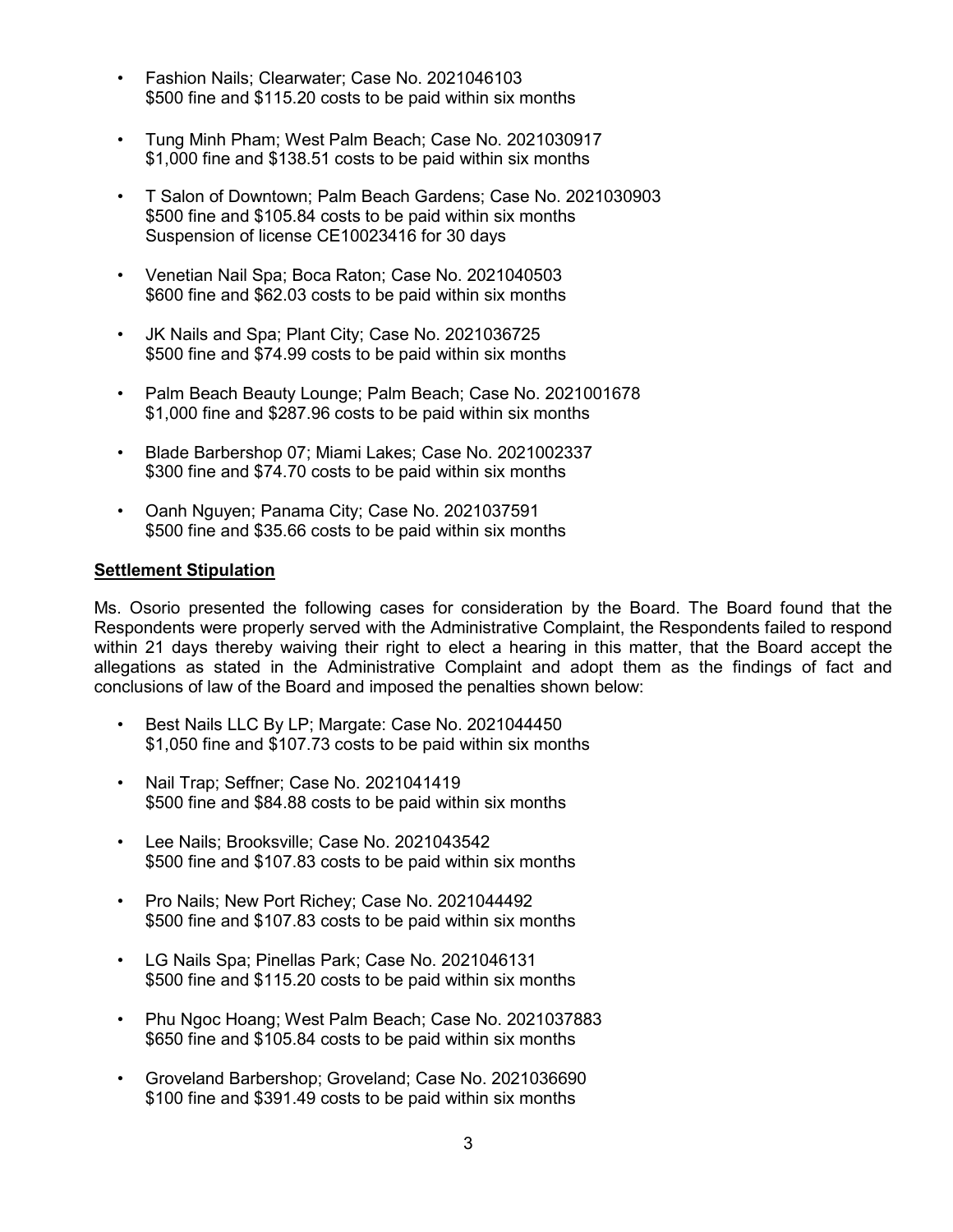- Tung Minh Pham; West Palm Beach; Case No. 2021042416 \$500 fine and \$138.51 costs to be paid within six months
- Envy Nail Bar Florida; Palm Harbor; Case No. 2021051694 \$500 fine and \$107.83 costs to be paid within six months
- Bling Bling Barbershop and Gladimiro Galvez; West Palm Beach; Case Nos. 2021040145 & 2021040260 The stipulation was rejected by the Board, and the Board imposed the penalties below. \$1,250 fine and \$277.03 costs to be paid within six months Suspension of license CE10003077 until successful re-inspection

# **Voluntary Relinquishment**

Ms. Osorio presented the following case for consideration by the Board. The Board found that the Respondent was properly served with the Administrative Complaint, the Respondent failed to respond within 21 days thereby waiving their right to elect a hearing in this matter, that the Board accept the allegations as stated in the Administrative Complaint and adopt them as the findings of fact and conclusions of law of the Board and imposed the penalty shown below:

• Loan Nguyen; St. Petersburg; Case No. 2021053519 \$500 fine and \$133.36 costs to be paid within six months Voluntary Relinquishment of license CL1220060

# **Motion for Early Termination of Suspension**

• Behnosh Ghaini; Tallahassee; Case No. 2018062863 Motion accepted with probation on license FB9722738 until July 1, 2022

# **Department Attorney Report**

Ms. Osorio informed the Board that as of March 3, 2022, there were 115 open cosmetology cases in the legal section.

# **APPLICATIONS**

# **Continuing Education Courses**

# **Initial Review**

# CE Institute – Lymphatic Facial 6 Hour Internet

After review, the Board moved to deny the course based on the course content being outside the scope of practice of Florida Board of Cosmetology licensees, and outdated references.

CE Institute – FL Cosmetology, Specialists & Nail Tech License Renewal 10 Hour Internet After review, the Board moved to deny the course based on the course content being outside the scope of practice of Florida Board of Cosmetology licensees, incorrect information, and outdated references.

Advanced Massage Techniques – Continuing Education Course 10 Hour Internet Mr. Aaron Hultquist and Ms. Ivy Hultquist were present for the meeting. After review, the Board moved to approve the course.

Elite Professional Education – CE Update for Florida Facial/Full Specialists 10 Hour Internet Ms. Tracey Foster was present for the meeting. After review, the Board moved to approve the course.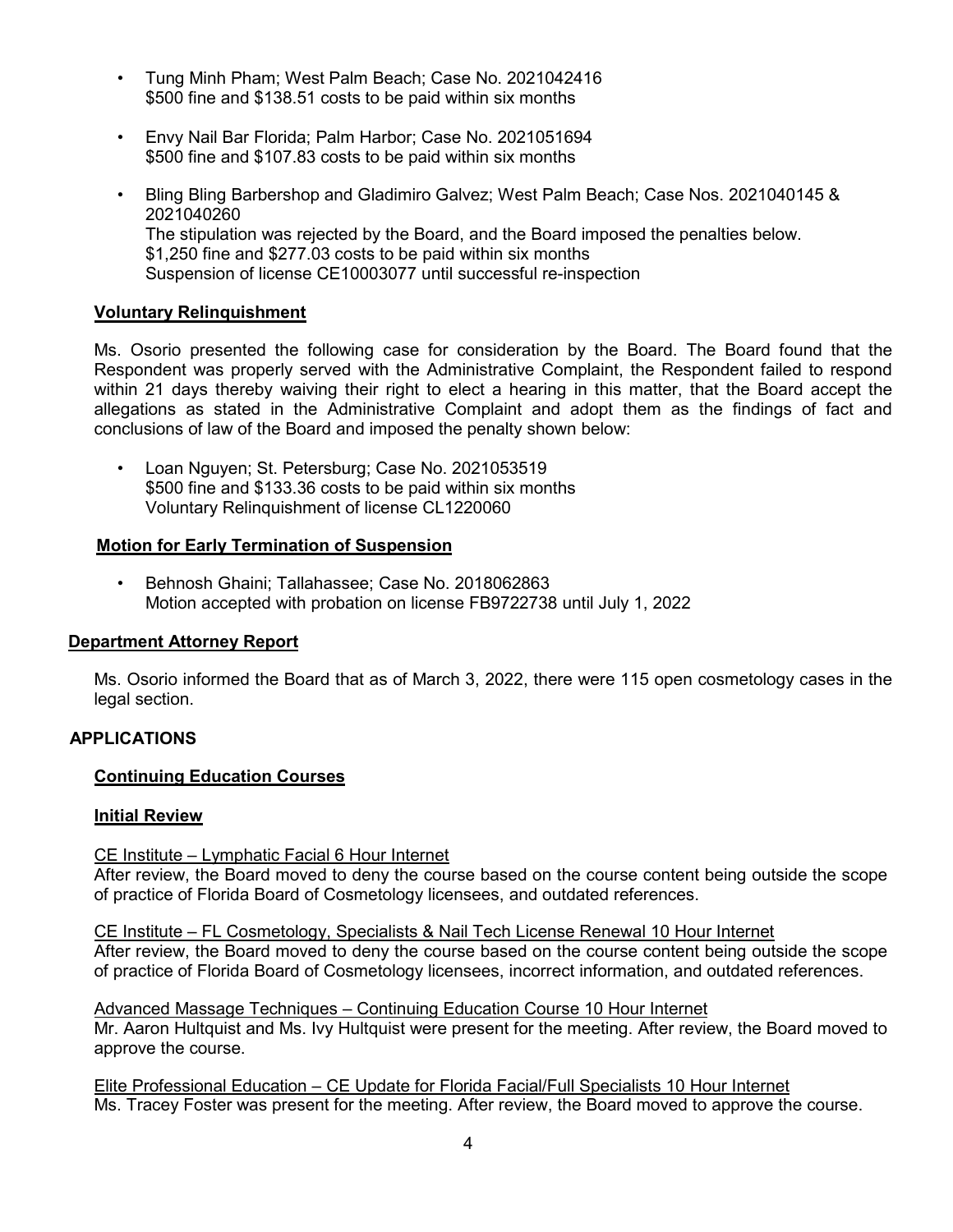Elite Professional Education – CE Update for Florida Nail Specialists 10 Hour Internet Ms. Foster was present for the meeting. After review, Ms. Foster requested to withdraw the application.

Elite Professional Education – CE Update for Florida Cosmetologists 10 Hour Internet Ms. Foster was present for the meeting. After review, the Board moved to approve the course.

WU Aesthetics Academy – Continuing Education for Cosmetology Professionals 10 Hour Internet After review, the Board moved to approve the course with the following contingency: update references. The corrections must be submitted to the Executive Director within 30 days of the date of the order for approval.

WU Aesthetics Academy – Continuing Education for Cosmetology Professionals 10 Hour Classroom After review, the Board moved to approve the course with the following contingency: update references. The corrections must be submitted to the Executive Director within 30 days of the date of the order for approval.

Paragon CET – Florida Salon Professionals with Burnout 10 Hour Correspondence After review, the Board moved to approve the course.

Paragon CET – Florida Salon Professionals with Burnout 10 Hour Internet After review, the Board moved to approve the course.

Paragon CET – Florida Salon Professionals with Aromatherapy 10 Hour Internet After review, the Board moved to approve the course.

Paragon CET – Florida Salon Professionals with Aromatherapy 10 Hour Correspondence After review, the Board moved to approve the course.

Paragon CET – Florida Salon Professionals with Carpal Tunnel 10 Hour Correspondence After review, the Board moved to approve the course.

Paragon CET – Florida Salon Professionals with Carpal Tunnel 10 Hour Internet After review, the Board moved to approve the course.

Floridaedu.com – Florida Cosmetology Course 10 Hour Internet

After review, the Board moved to deny the course based on the course content being outside the scope of practice of Florida Board of Cosmetology licensees, and incomplete course content.

Post – Continuing Education for Salon Professionals 10 Hour Internet After review, the Board moved to deny the course based on incomplete course content, and grammatical errors.

Post – Continuing Education for Salon Professionals 10 Hour Correspondence After review, the Board moved to deny the course based on incomplete course content, and grammatical errors.

Ga La Car Beauty & Hair Workshops – Cosmetology Renewal Course 10 Hour Internet Ms. Gail Carter Cade was present for the meeting. After review, the Board moved to approve the course.

Brilliance Advanced Beauty Education – Stepping Out Into Salon Ownership as an Entrepreneur 2 Hour Internet

After review, the Board moved to approve the course with the following contingency: strike all references to product brands. The corrections must be submitted to the Executive Director within 30 days of the date of the order for approval.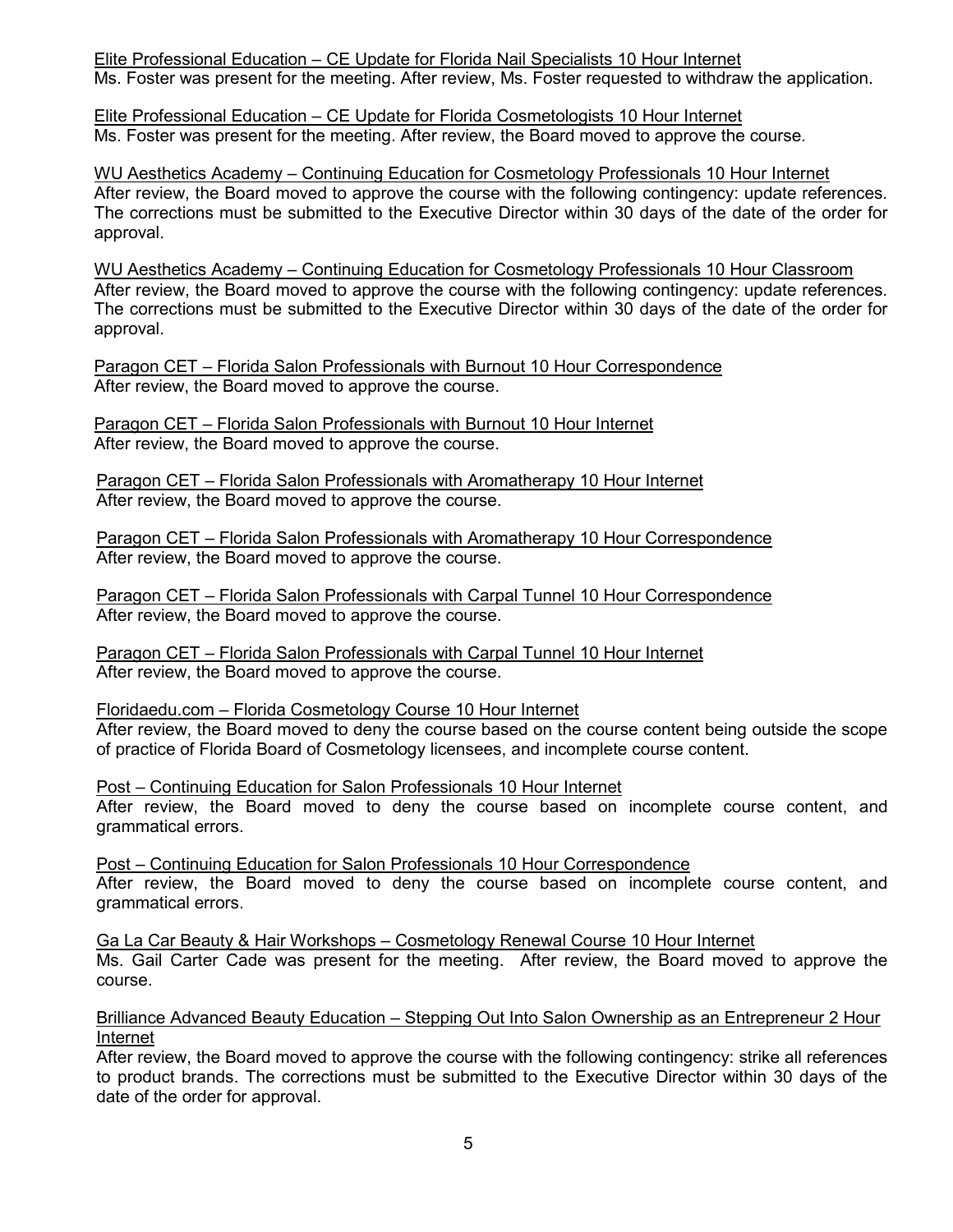# Brilliance Advanced Beauty Education – Steps for Starting Your Beauty or Wellness Business 10 Hour Internet

After review, the Board moved to approve the course with the following contingency: strike all references to product brands. The corrections must be submitted to the Executive Director within 30 days of the date of the order for approval.

Brilliance Advanced Beauty Education – Finding Your Perfect Client and Your Niche and Why it's Important 2 Hour Internet

After review, the Board moved to approve the course with the following contingency: strike all references to product brands. The corrections must be submitted to the Executive Director within 30 days of the date of the order for approval.

Education Pathways – Florida Cosmetology Renewal 10 Hour Internet

After review, the Board moved to approve the course with the following contingencies: add reference dates, and site reference sources. The corrections must be submitted to the Executive Director within 30 days of the date of the order for approval.

#### Milady Pro – Infection Control 4 Hour Internet

After review, the Board moved to approve the course with the following contingencies: strike course content that is outside the scope of practice of Florida Board of Cosmetology licensees, and add reference dates. The corrections must be submitted to the Executive Director within 30 days of the date of the order for approval.

Milady Pro – Razor Cutting: One Length Bob w Bangs 1 Hour Internet After review, the Board moved to approve the course.

#### Milady Pro – Making More Money with Marketing 1 Hour Internet

After review, the Board moved to approve the course with the following contingency: add reference dates. The corrections must be submitted to the Executive Director within 30 days of the date of the order for approval.

# **RECESS**

There being no further business, the meeting was recessed at approximately 1:30 p.m.

# **Tuesday, April 12, 2022**

The Board of Cosmetology meeting was called to order at approximately 9:00 a.m., by Ms. Adrienne Harvey, Chair.

# **Board Members Present Board Members Absent**

Adrienne Harvey, Chair Robin Tabano, Vice Chair Stephania Streit Jennifer Macku

# **Other Persons Present**

Krisa Woodard, Executive Director, Department of Business and Professional Regulation (DBPR) Julie Rowland, Government Analyst, DBPR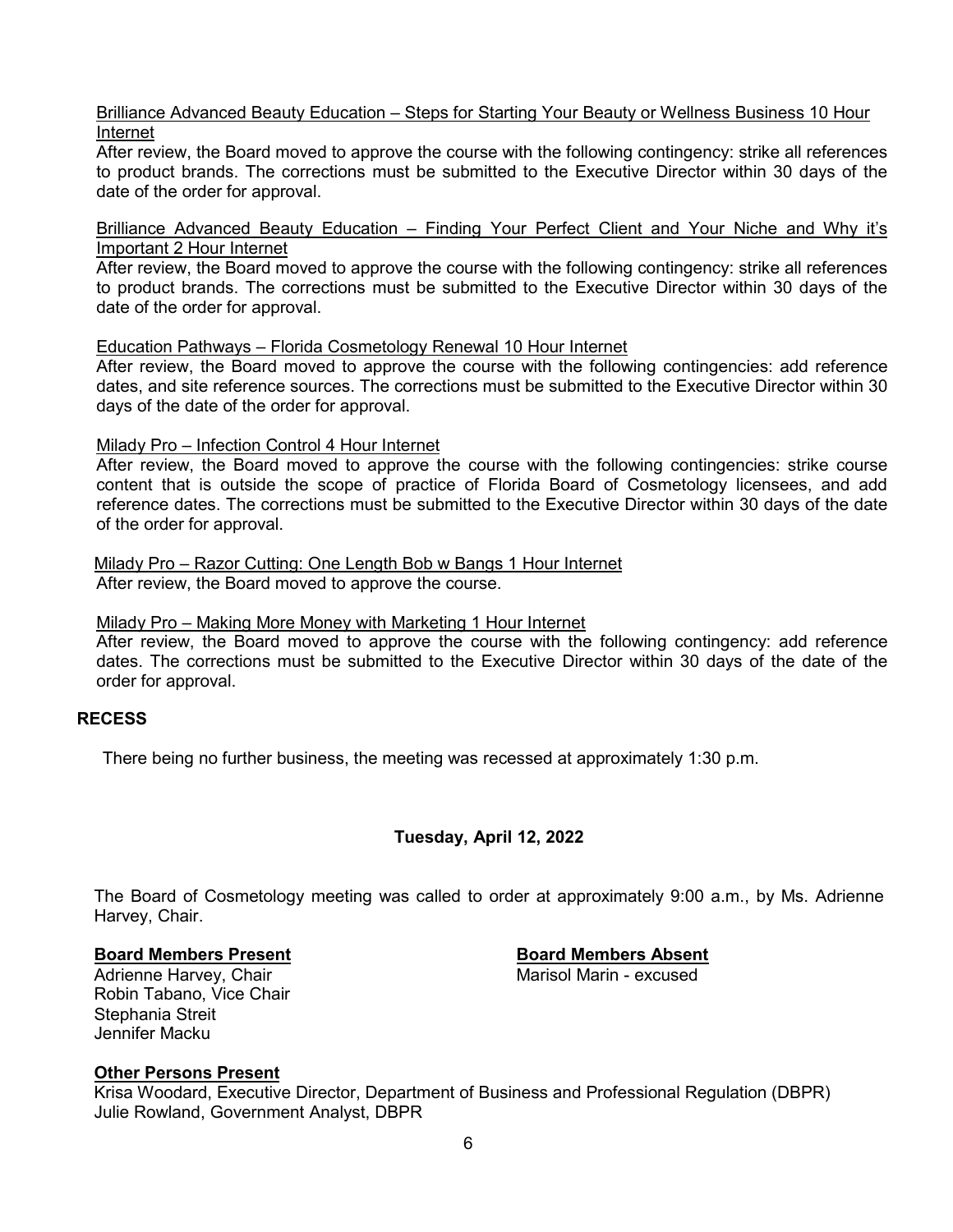Larry Harris, Assistant Attorney General, Office of the Attorney General Andrea Osorio, Assistant General Counsel, Office of the General Counsel, DBPR Kristin Fryman, Court Reporter RICCI, Janett Carter Alexa Smith Brittany Rich Jaime Forte Johnalyn Head Leslie Ricci

The meeting was opened with a roll call and a quorum was established. The Board excused the absence of Ms. Marisol Marin from the meeting.

# **APPROVAL OF MINUTES**

The Board approved the minutes of the March 9, 2022, Board meeting.

### **APPLICATIONS**

#### **Licensure Applications**

#### **Informal Hearing**

#### Brittany Rich

Ms. Rich was present for the meeting. Ms. Woodard informed the Board that the application was denied at the January 25, 2022, board meeting, based on the noted criminal history. After review, the Board moved to overturn the denial and approve the application.

#### **Initial Review**

#### Miralys Agosto England

Ms. England was not present for the meeting. After review, the Board moved to deny the application based on the noted criminal history.

#### Janett Carter

Ms. Carter was present for the meeting. After review, the Board moved to approve the application. The Board also imposed probation on the license to run concurrent with her criminal probation.

#### Sandra Rincon Litteral

Ms. Litteral was not present for the meeting. After review, the Board moved to approve the application.

#### Jaime Forte

Ms. Forte was present for the meeting. After review, the Board moved to approve the application. The Board also imposed probation on the license to run concurrent with her criminal probation.

#### Hoang Nhi Le

Ms. Le was not present for the meeting. After review, the Board moved to approve the application.

### Diamond Demmings

Ms. Demmings was not present for the meeting. After review, the Board moved to deny the application based on the noted criminal history.

#### Alexa Smith

Ms. Smith was present for the meeting. After review, the Board moved to approve the application. The Board also imposed probation on the license to run concurrent with her criminal probation.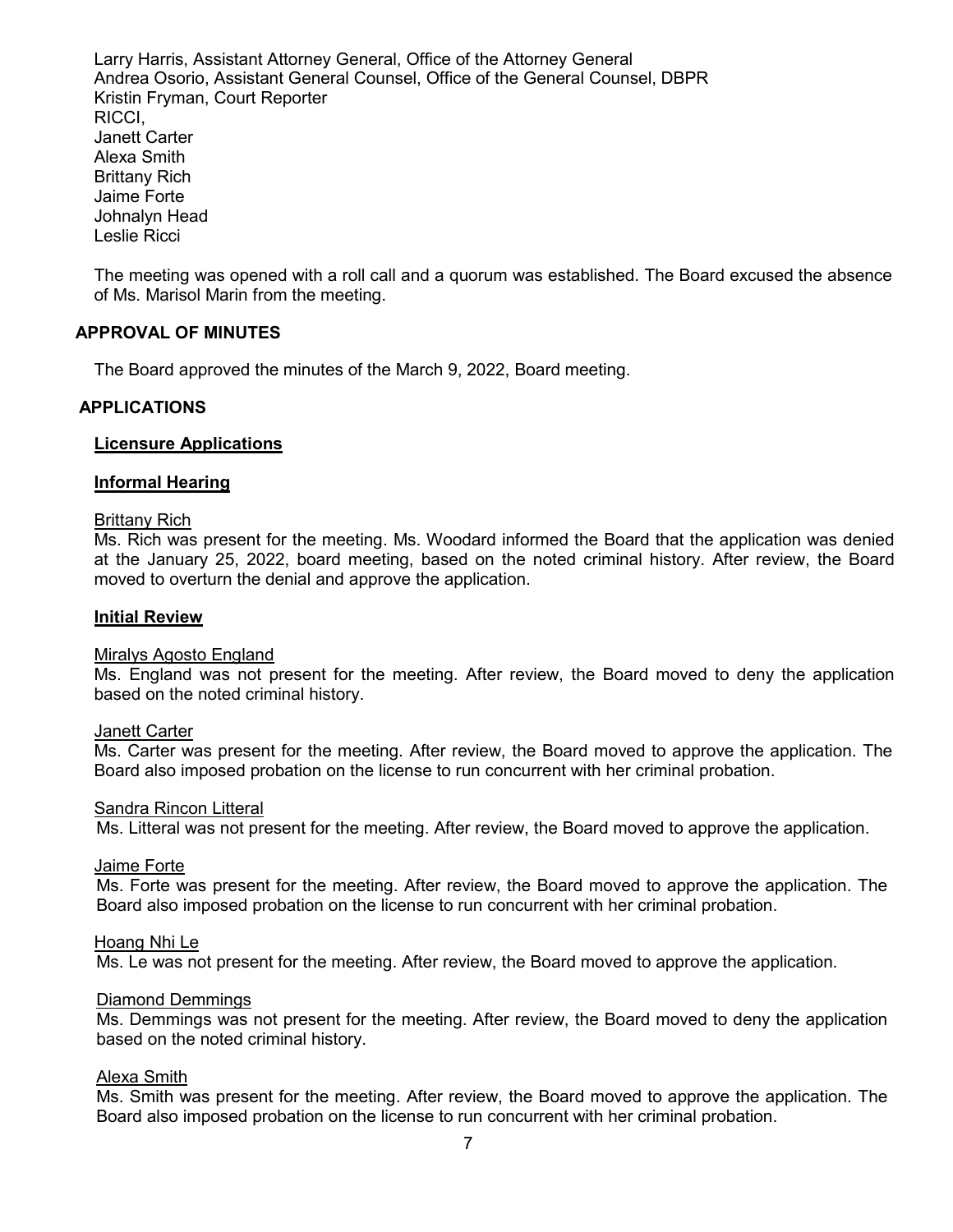# Kareen Cunningham

Ms. Johnalyn Head was present for the meeting. After review, the Board moved to deny the application based on the noted criminal history.

# RaeQuisha Durbin

Ms. Durbin was not present for the meeting. After review, the Board moved to approve the application. The Board also imposed probation on the license to run concurrent with her criminal probation.

# Viviana Daniele

Ms. Daniele was not present for the meeting. After review, the Board moved to approve the application.

# Vanessa Florius

Ms. Florius was not present for the meeting. After review, the Board moved to approve the application.

# Bonnie Morley / Massachusetts

Ms. Morley was not present for the meeting. After review, the Board moved to approve the application.

#### Leslie Ricci

Ms. Ricci and Ms. Johnalyn Head were present for the meeting. After review, the Board moved to approve the application. The Board also imposed probation on the license to run concurrent with her criminal probation.

### Jesalyn Taveras

Ms. Taveras was not present for the meeting. After review, the Board moved to approve the application.

### Melissa Guerra Vega

Ms. Vega was not present for the meeting. After review, the Board moved to deny the application due to the applicant attempting to obtain a license to practice a profession through fraudulent misrepresentation through submission of forged schooling credentials.

# **PETITION FOR DECLARATORY STATEMENT**

# Denise Stamper

After review, the Board declined to respond to Petitioner's questions because the Petition failed to comply with the requirements of Rule 28-105.002, F.A.C.

# Stephanie Goldson

After review, the Board declined to respond to Petitioner's questions because the Petition failed to comply with the requirements of Rule 28-105.002, F.A.C.; and a Petition for Declaratory Statement is not the appropriate mechanism for asking general questions.

# **OTHER BUSINESS**

# **Executive Director Report**

# Financial Report for Period Ending December 2021

Ms. Woodard reported that the balance in the Board's operating account as of December 31, 2021, was over \$1.8 million, and the balance in the unlicensed activity account was over \$2.9 million for the same period.